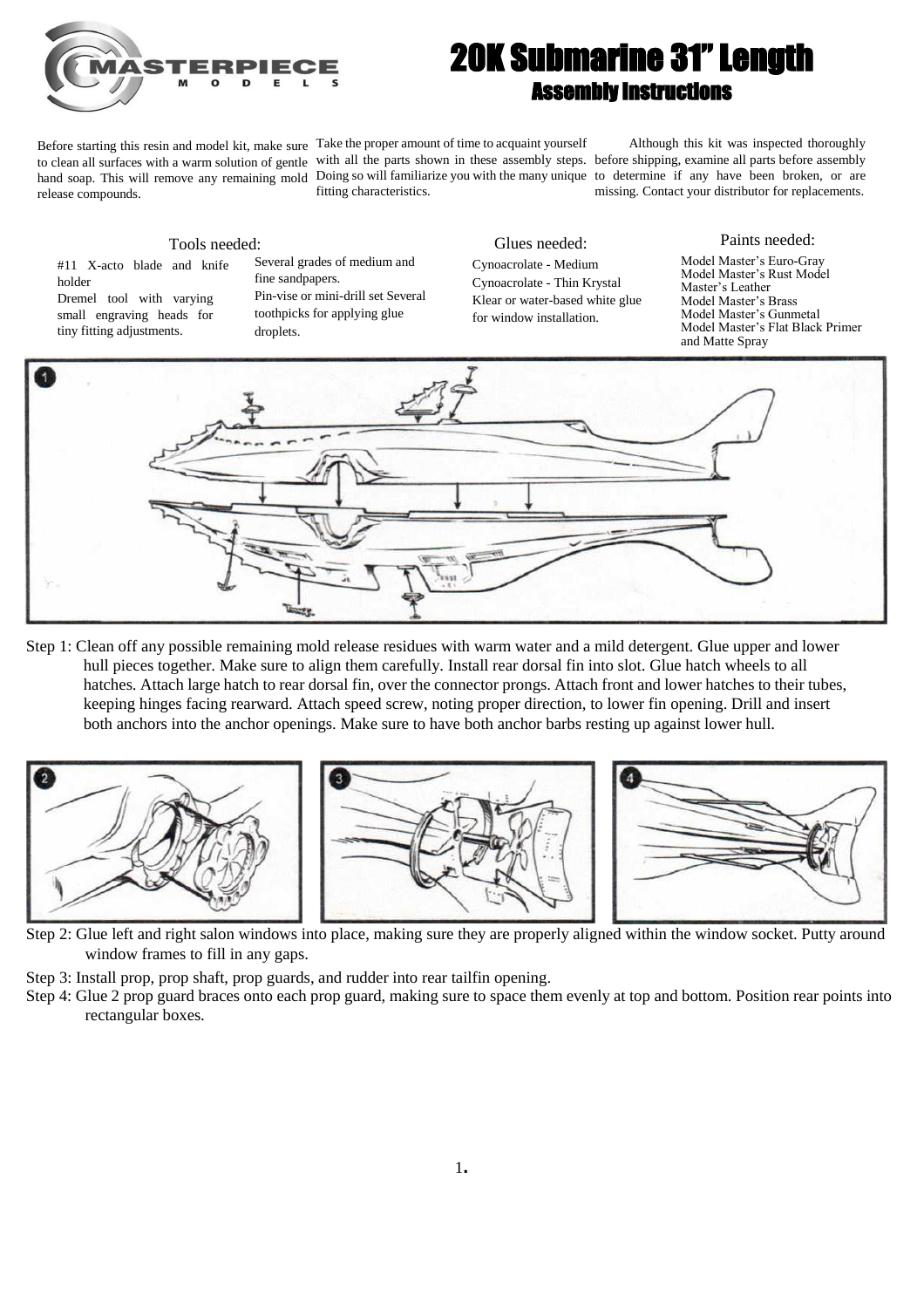

Step 5: Insert front nose spur into nose opening at front of submarine. Make sure to align the spur evenly, with a slight upward tilt. Also, check to see if spur is aligned left to right, as seen from a top view. Once aligned, set with glue.

Step 6: Drill holes in Wheelhouse exterior side walls for ladder rungs. Using .045" brass rod, carefully bend each ladder rung as shown. Then install with tiny drops of glue into holes. After rungs have been inserted, install gill plate into rear Wheelhouse

cavity. Finish by priming outside of Wheelhouse, then set aside to dry.

Step 7: Glue Wheelhouse interior left and right wall pieces into Wheelhouse interior. Prime inside of Wheelhouse and let dry. Step 8: Install cleats and bollards to their designated areas. Prime entire submarine assembly. Set aside to dry thoroughly.



Step 9: Paint upper hull interior deck and interior of Wheelhouse *Model Master Metallic Gray.* Let dry thoroughly.

Step 10: Tape over Wheelhouse windows from inside and place onto main hull assembly. Begin mixing the base color

which consist of *Model Master's Euro 1 Gray, Rust, & Flat Black*— in a ratio of 2 parts *Gray* to 1 part *Rust* to 14 part *Flat Black.* Paint main hull and Wheelhouse at the same time.

Step 11: Prime skiff, skiff cover, and upper tooth fin. When dry paint all items same basic hull color as in Step 10.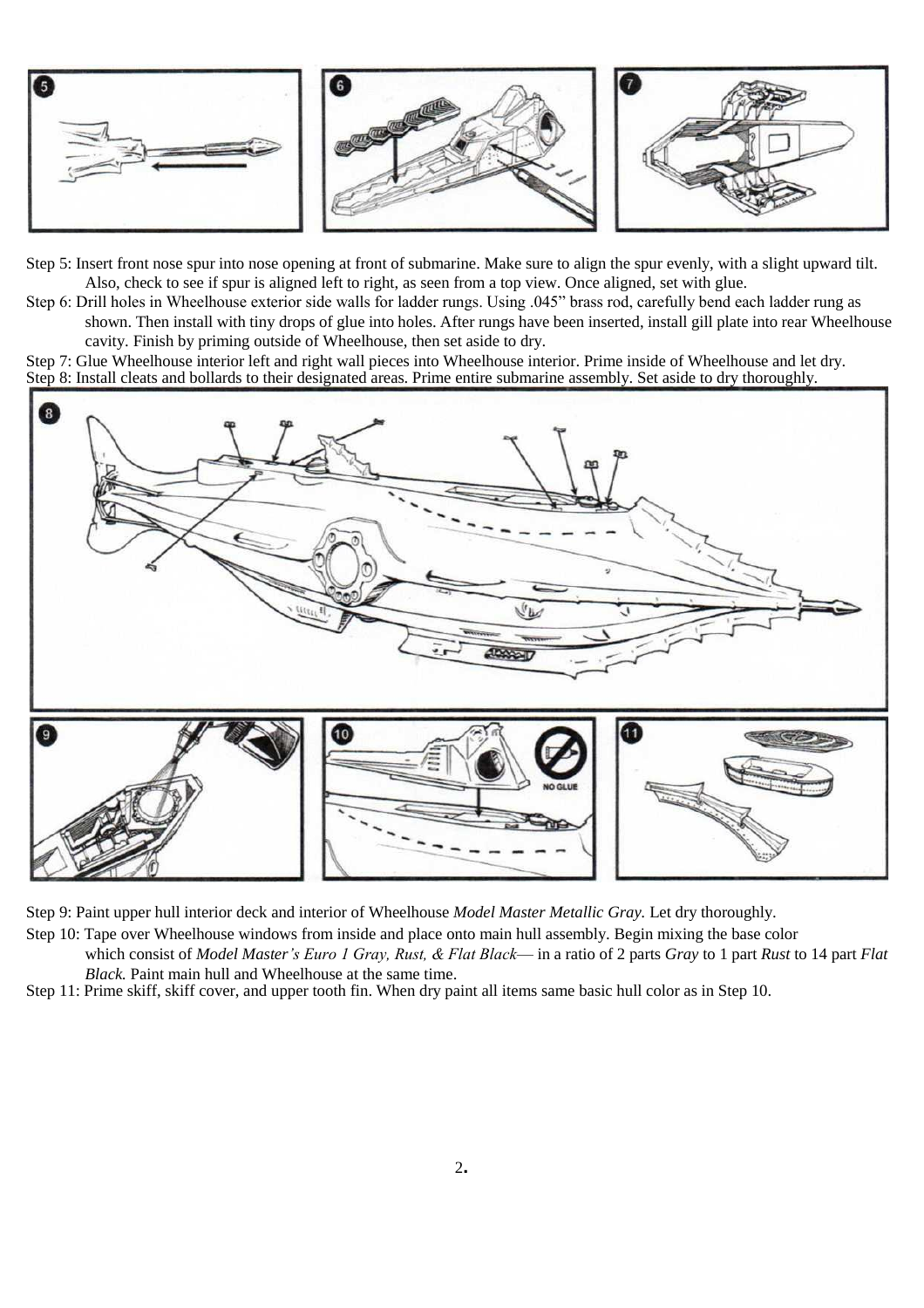

Step 12: Glue elevator levers to elevator stand. Paint both lever sets *Model Master's Brass.* Set both aside to dry. Step 13: Glue wheel to wheel stand, then paint *Model Master's Brass.* Let assembly dry.

Note: Before installing the elevator levers. Ballast lever. & Wheelstand assemblies, they must be weathered with a wash of *Model Master's Rust.*

Step 14: Glue elevator levers and wheel stand assemblies to Wheelhouse interior deck. Cut a 1.050" section of clear tube to make Float tube. Sand each end flat. Using White glue, attach to Wheelhouse floor end cap. Position Wheelhouse onto main deck, and check to see that float tube touches ceiling. Adjust top angle if necessary. Set aside to dry.



Step 15: Cut rear Wheelhouse window and install using white glue into frame. Allow to thoroughly dry.

Step 16: Glue Ballast lever to block on center of Wheelhouse ceiling. Cut Wheelhouse window domes with slight edge lip. Install from inside. Fill in around dome and outer frame with white glue—sparingly. Let dry thoroughly. Next install the Wheelhouse onto the upper hull deck, making sure that the float tube lines up with the ceiling end cap.

Step 17: Glue upper raker teeth assembly to upper hull and Wheelhouse assembly. Putty any gaps if necessary.



Step 18: Cut 'Wiggle Eye' pupils from lenses, in all sizes. Using white glue, apply a bead sparingly, to the outer frames. Attach each bubble to their respective frames. Set aside to dry